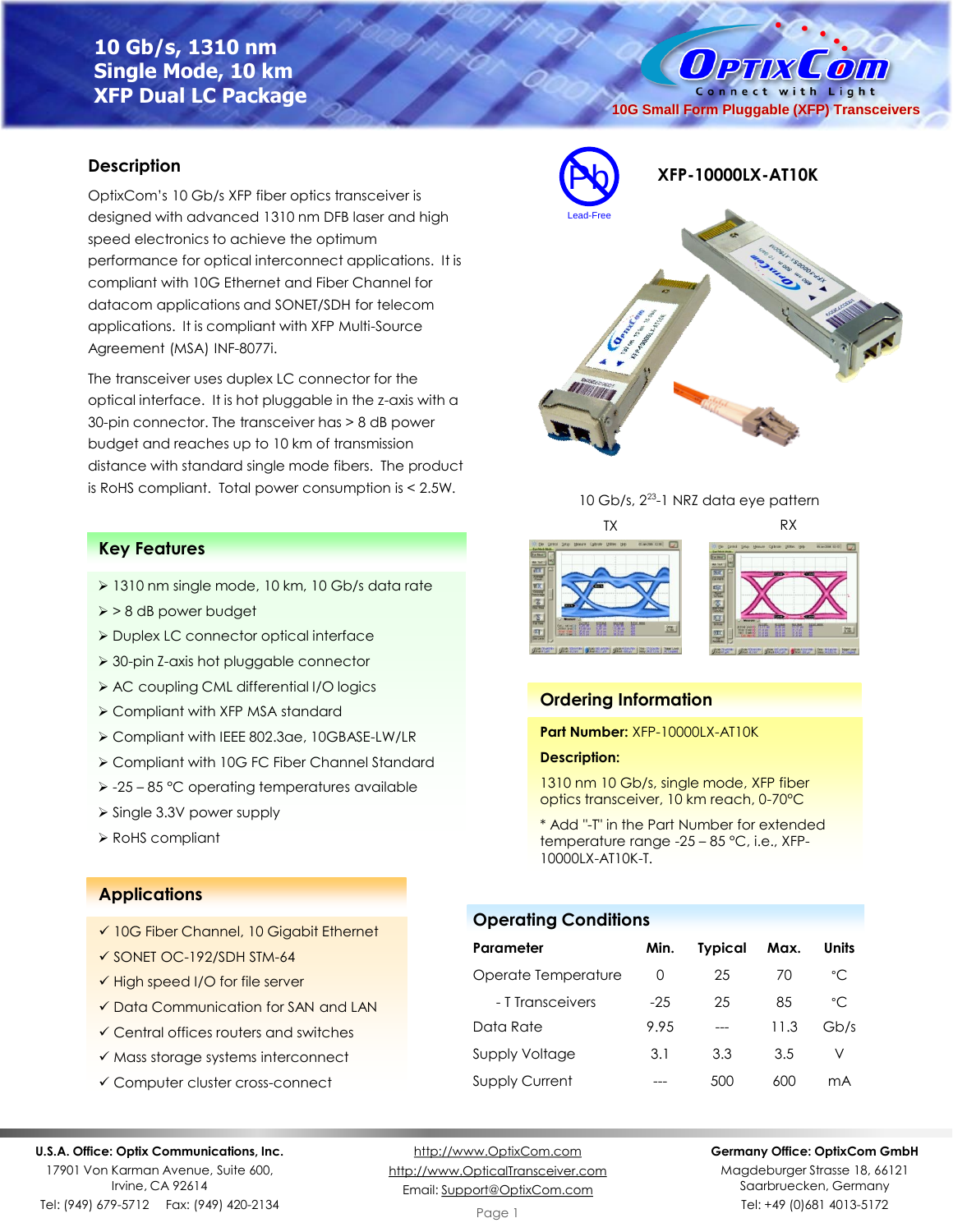

 $\mathbf{u}_1$  and

### **Absolute Maximum Ratings**

| <b>Parameter</b>         | Symbol                | Min.   | Max.       | <b>Units</b> |
|--------------------------|-----------------------|--------|------------|--------------|
| Storage Temperature      | Tst                   | $-40$  | 85         | $^{\circ}$ C |
| Supply Voltage           | <b>Vcc</b>            | $-0.5$ | 4.0        | V            |
| Input Voltage            | <b>V<sub>IN</sub></b> | $-0.5$ | <b>Vcc</b> |              |
| <b>Operating Current</b> | lop                   | $---$  | 600        | mA           |
| Output Current           | lo                    |        | 50         | mA           |

# **Transmitter Electro-Optical Characteristics**

| Parameter                                    | Symbol                | Min.   | <b>Typical</b> | Max.           | <b>Units</b> |
|----------------------------------------------|-----------------------|--------|----------------|----------------|--------------|
| Differential Input Voltage <sup>1</sup>      | $\Delta V_i$          | 0.2    |                | 0.8            | V            |
| Differential Input Impedance <sup>2</sup>    | Z                     | ---    | 100            |                | ohm          |
| Optical Output Power <sup>3</sup>            | P <sub>O</sub>        | $-6.5$ | ---            | $+0.5$         | dBm          |
| <b>Optical Modulation Amplitude</b><br>(OMA) | P <sub>O</sub>        | $-5.2$ | ---            |                | dBm          |
| Transmitter & Dispersion Penalty             | <b>TDP</b>            | ---    | ---            | 3.2            | dB           |
| Optical Wavelength                           | $\lambda$             | 1290   | 1310           | 1330           | nm           |
| <b>Extinction Ratio</b>                      | ET                    | 6      | ---            | $---$          | dB           |
| Side Mode Suppression Ratio                  | SMSR                  | 30     | ---            | ---            | dB           |
| Relative Intensity Noise                     | <b>RIN</b>            | ---    | ---            | $-128$         | dB/Hz        |
| <b>TX Disable Asserted</b>                   | POFF                  | ---    |                | $-30$          | dBm          |
| TX Disable Voltage - High                    | <b>V<sub>DH</sub></b> | 2.4    |                | Vcc            | V            |
| TX Disable Voltage - Low                     | <b>V<sub>DL</sub></b> | 0      |                | 0.5            | V            |
| <b>TX Disable Assert Time</b>                | Tass                  | ---    | $---$          | 10             | μS           |
| <b>TX Disable Deassert Time</b>              | Tdisass               | ---    |                | $\overline{2}$ | ms           |
| Time to Initialize                           | Tini                  | ---    | ---            | 300            | ms           |
| TX Fault from Fault to Assertion             | Tfault                | ---    |                | 100            | $\mu$ S      |
| TX Disable Time to Start Reset               | Treset                | 10     |                |                | μS           |

Notes:

- 1. Module is designed for AC coupling. DC voltage will be filtered by internal capacitors.
- 2. Single ended will be 50 ohm for each signal line.

**Class 1 Laser Product Complies with 21 CFR 1040.10 and 1040.11**

**U.S.A. Office: Optix Communications, Inc.** 17901 Von Karman Avenue, Suite 600, Irvine, CA 92614 Tel: (949) 679-5712 Fax: (949) 420-2134



[http://www.OptixCom.com](http://www.optixcom.com/) [http://www.OpticalTransceiver.com](http://www.optoictech.com/) Email: [Support@OptixCom.com](mailto:Support@optoICtech.com)





**Germany Office: OptixCom GmbH** Magdeburger Strasse 18, 66121 Saarbruecken, Germany Tel: +49 (0)681 4013-5172